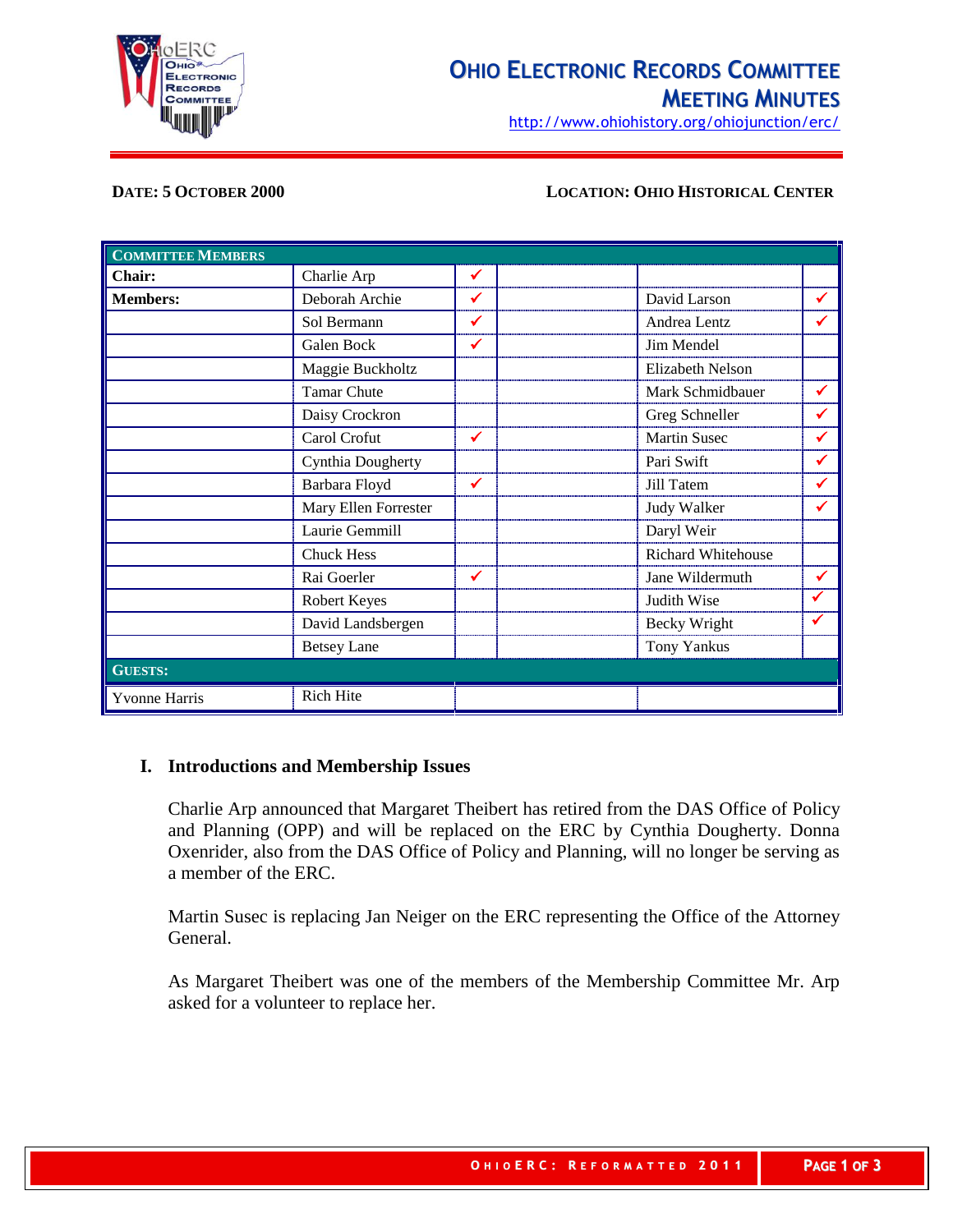

# **II. Reports**

Judy Walker discussed the ongoing Joint Electronic Records Repository Initiative (JERRI) project. JERRI is a cooperative effort among the Department of Administrative Services (DAS), the Ohio Supercomputer Center (OSC), the Ohio Historical Society (OHS), and the State Library of Ohio (SLO). Ms. Walker reported that OHS submitted a grant proposal to the National Historic Publications and Records Advisory Board (NHPRC) to fund the bringing together of experts and stakeholders in the project in order to study the technical, archival and legal/policy issues of the semi-custodial repository. Each of the project partners has submitted funding requests for JERRI in their FY 02-03 budgets. In addition, SLO has received \$58,000 in funding to develop tools for the identification, selection and preservation of state web based publications.

Charlie Arp reported that the [Draft Electronic Mail Guidelines](http://www.ohiohistoryhost.org/ERC/email/emailguidelines.html) were re-worked after the last meeting of the ERC. The Guidelines were posted for comment to a variety of listservs in July 2000. Mr. Arp also mentioned that State Archives is working with the Ohio Department of Insurance and the OhioTuition Trust Authority to implement the Guidelines. The Committee voted unanimously to remove the "Draft" from the Electronic Mail Guidelines.

Judy Walker reported on the ongoing work of the [File Management Group.](http://www.ohiohistoryhost.org/ERC/filemanage.html) The draft File Management Guidelines have been implemented at the Kansas Historical Society. Committee members were given a copy of the draft File Management Guidelines and asked to send comments to Ms. Walker. The File Management Working Group will continue its work based on the comments from the ERC and from the implementation reports from Kansas.

Charlie Arp reported on the work of the [Trustworthy Information Systems \(TIS\) Working](http://www.ohiohistoryhost.org/ERC/tis.html)  [Group.](http://www.ohiohistoryhost.org/ERC/tis.html) The TIS is a tool that provides criteria with which to judge the reliability and authenticity of records within information systems. The Working Group has completed eight of twelve sections of the TIS. Mr. Arp noted that members of the Kansas Electronic [Records Committee](http://da.state.ks.us/itab/erc/) are participating in this working group so that Kansas can also use the TIS. Mr. Arp thanked Richard Whitehouse for his work researching the legal components of the TIS. When complete, the TIS Handbook will be reviewed by the Office of the Attorney General.

Charlie Arp reported that H.B. 488 has been passed. H.B. 488 requires that DAS, in conjunction with the State Archivist, provide certificates of authenticity for migrated electronic records and provide regulations for electronic records.